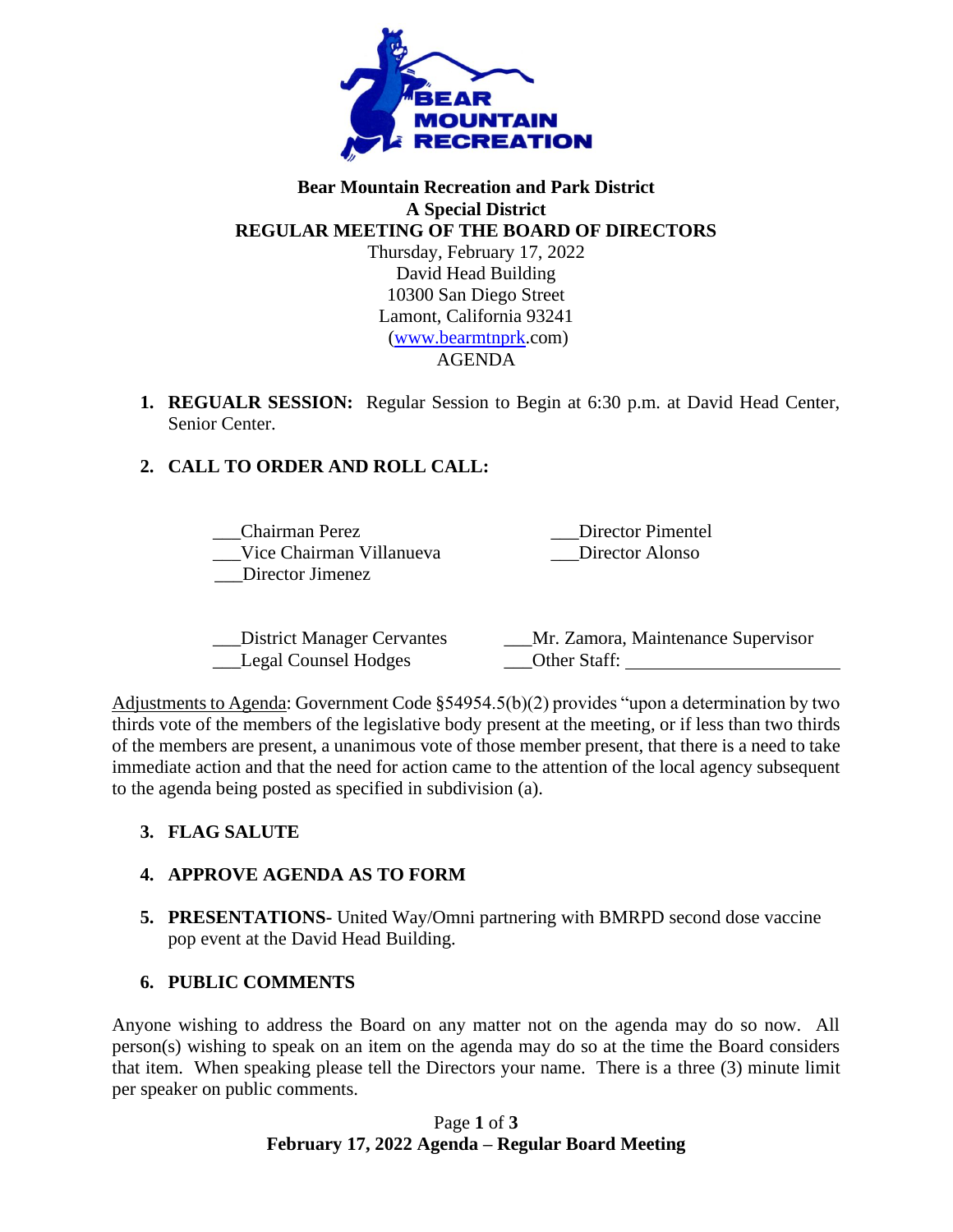Willful disruption of any of the meetings of the Board of Directors shall not be permitted. If the Chairman finds that there is in fact willful disruption of any meeting of the Board, he/she may order the disrupting parties out of the room and subsequently conduct the Board's business without them present. Such persons will be barred from further audience before the Board unless permission to continue is granted by a majority vote of the Board.

## **7. ORAL COMMUNICATIONS**

## **8. WRITTEN COMMUNICATIONS**

## **9. CONSENT AGENDA**

Items are considered routine, non-controversial and generally approved in a single motion. A board member may request to have an item removed from the consent calendar for discussion or to be deferred. (May include Minutes, Financials, Resolutions, and Policy & Procedure matters).

- **9.1** Minutes
- **9.2** Pre-signed Vouchers
- **9.3** List of Bills

#### **10. DEPARTMENT REPORTS: General Manager Report:**

- **10.1** Maintenance Update
- **10.2** Recreation Update
- **10.3** District Manager Update

### **11. CALENDAR OF EVENTS:**

- **11.1** Committee Meetings Update
- **11.2** Events Schedule for David Head Center
- **11.3** Events Senior Center

### **12. DISTRICT BOARD MATTERS:**

- **12.1 Discussion:** 2022 Board Organizational Chart **Potential Action:** Approve the 2022 Board Organizational Chart
- **12.2 Discussion:** 2022 Board Committees **Potential Action:** Approve the 2022 Board Committees
- **12.3 Discussion:** Per Capita Tennis Court Project Bids for Lighting, Fencing, Resurfacing. **Potential Action:** Approve the bids for the Tennis Courts.

## Page **2** of **3 February 17, 2022 Agenda - Regular Board Meeting**